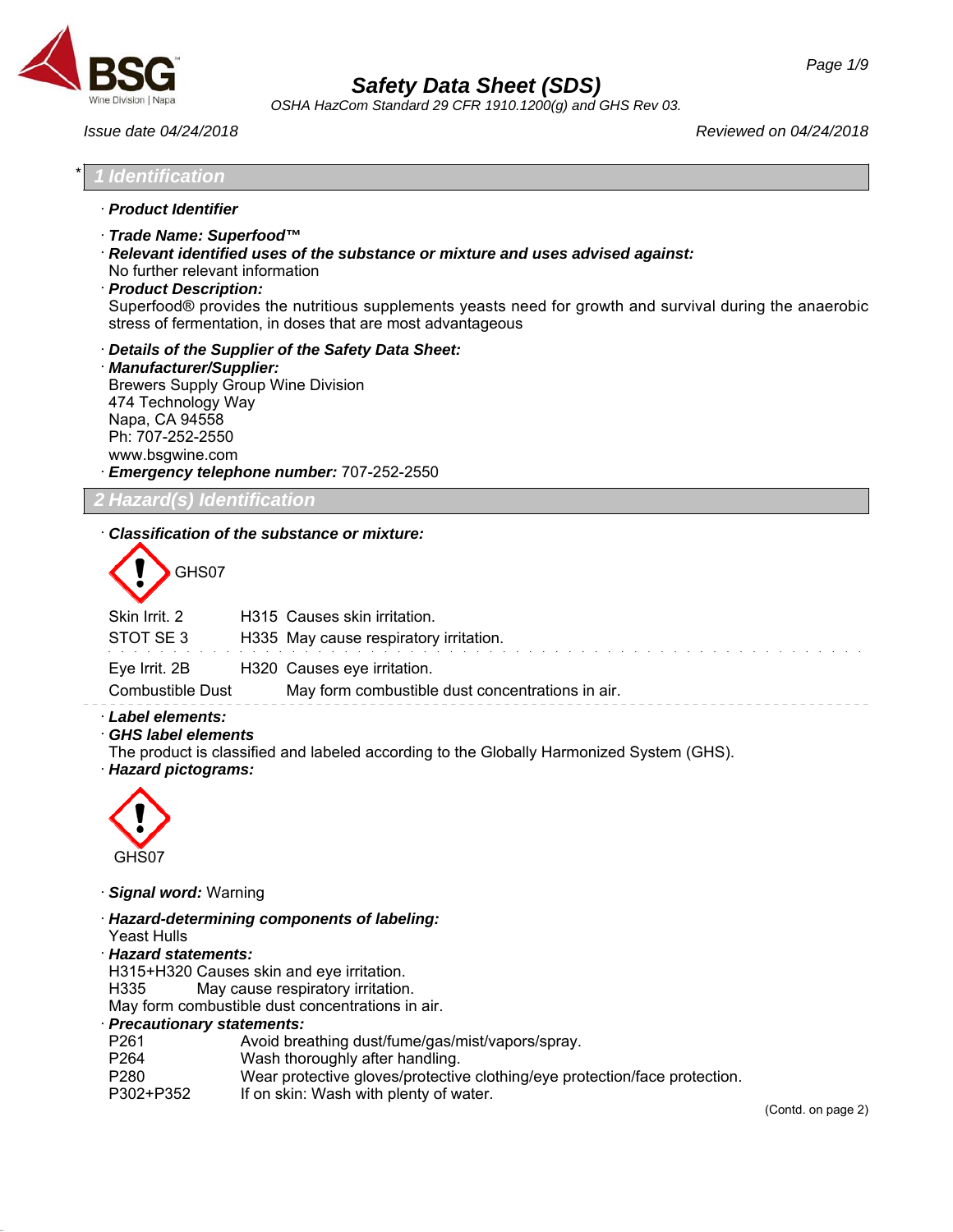

*OSHA HazCom Standard 29 CFR 1910.1200(g) and GHS Rev 03.*

*Issue date 04/24/2018 Reviewed on 04/24/2018*

## *Trade Name: Superfood™*

| P304+P340        | IF INHALED: Remove person to fresh air and keep comfortable for breathing.                            |
|------------------|-------------------------------------------------------------------------------------------------------|
|                  | P305+P351+P338 If in eyes: Rinse cautiously with water for several minutes. Remove contact lenses, if |
|                  | present and easy to do. Continue rinsing.                                                             |
| P312             | Call a poison center/doctor if you feel unwell.                                                       |
| P321             | Specific treatment (see supplementary first aid instructions on this Safety Data Sheet).              |
| P332+P313        | If skin irritation occurs: Get medical advice/attention.                                              |
| P337+P313        | If eye irritation persists: Get medical advice/attention.                                             |
| P402+P404        | Store in a dry place. Store in a closed container.                                                    |
| P <sub>501</sub> | Dispose of contents/container in accordance with local/regional/national/international                |
|                  | regulations.                                                                                          |

## · *Unknown acute toxicity:*

This value refers to knowledge of known, established toxicological or ecotoxicological values.

- · *Classification system:* NFPA/HMIS Definitions: 0-Least, 1-Slight, 2-Moderate, 3-High, 4-Extreme
- · *NFPA ratings (scale 0 4)*



· *HMIS-ratings (scale 0 - 4)*

**HEALTH**  FIRE REACTIVITY  $\boxed{0}$  Physical Hazard = 0 **11** 1 Health  $= 1$ Fire  $= 1$ 

· *Hazard(s) not otherwise classified (HNOC):* None known

| * 3 Composition/Information on Ingredients |        |
|--------------------------------------------|--------|
| Non-hazardous components:                  |        |
| 8013-01-2 Yeast                            | 15-35% |
| <b>Chemical characterization: Mixtures</b> |        |

· *Description:* Mixture of substances listed below with non-hazardous additions.

## · *Dangerous Components:*

|                                     | Yeast Hulls          | $\Diamond$ STOT SE 3, H335; Eye Irrit. 2B, H320     | 25-50% |
|-------------------------------------|----------------------|-----------------------------------------------------|--------|
| CAS: 7783-28-0<br>RTECS: TB 9375000 | Diammonium phosphate | $\Diamond$ Skin Irrit. 2, H315; Eye Irrit. 2B, H320 | 25-50% |

## · *Additional information:*

The exact percentages of the ingredients of this mixture are considered to be proprietary and are withheld in accordance with the provisions of paragraph (i) of §1910.1200 of 29 CFR 1910.1200 Trade Secrets.

*4 First-Aid Measures*

## · *Description of first aid measures*

· *After inhalation:*

Supply fresh air; consult doctor if symptoms persist.

In case of unconsciousness place patient stably in side position for transportation.

· *After skin contact:*

Immediately wash with water and soap and rinse thoroughly.

If skin irritation occurs, consult a doctor.

· *After eye contact:*

46.2.1

Rinse opened eye for several minutes under running water. If symptoms persist, consult a doctor.

· *After swallowing:* If swallowed and symptoms occur, consult a doctor.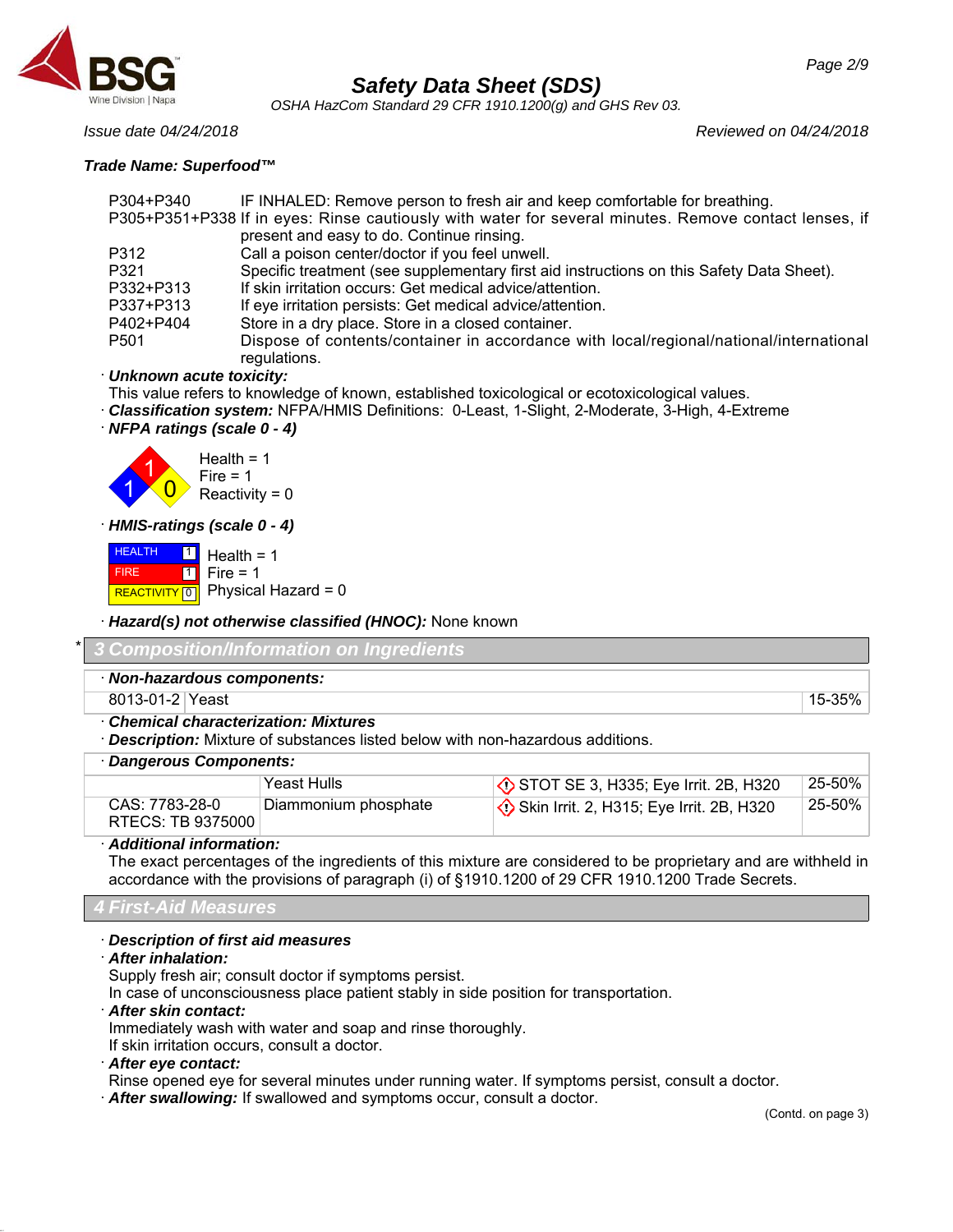

*OSHA HazCom Standard 29 CFR 1910.1200(g) and GHS Rev 03.*

*Issue date 04/24/2018 Reviewed on 04/24/2018*

### *Trade Name: Superfood™*

- · *Information for doctor*
- · *Most important symptoms and effects, both acute and delayed:* No further relevant information available. · *Indication of any immediate medical attention and special treatment needed:*
- No further relevant information available.

## *5 Fire-Fighting Measures*

- · *Extinguishing media*
- · *Suitable extinguishing agents:*
- CO2, extinguishing powder or water spray. Fight larger fires with water spray.
- · *For safety reasons unsuitable extinguishing agents:* No further relevant information.
- · *Special hazards arising from the substance or mixture:* No further relevant information available.
- · *Advice for firefighters*
- · *Special protective equipment for firefighters:*

As in any fire, wear self-contained breathing apparatus pressure-demand (NIOSH approved or equivalent) and full protective gear to prevent contact with skin and eyes.

## *6 Accidental Release Measures*

· *Personal precautions, protective equipment and emergency procedures:* Not required.

· *Environmental precautions:* Do not allow to enter sewers/surface or ground water.

- · *Methods and material for containment and cleaning up:*
- Avoid the formation of dust
- Sweep up the material.

Ensure adequate ventilation.

Dispose of the collected material according to regulations.

- · *Reference to other sections:* See Section 7 for information on safe handling. See Section 8 for information on personal protection equipment.
- See Section 13 for disposal information.

## · *Protective Action Criteria for Chemicals*

| $PAC-1$ :                      |                         |
|--------------------------------|-------------------------|
| 7783-28-0 Diammonium phosphate | $20 \text{ mg/m}^3$     |
| $·$ PAC-2:                     |                         |
| 7783-28-0 Diammonium phosphate | $210 \text{ mg/m}^3$    |
| $PAC-3$ :                      |                         |
| 7783-28-0 Diammonium phosphate | 1,300 mg/m <sup>3</sup> |

## *7 Handling and Storage*

- · *Handling*
- · *Precautions for safe handling:* No special precautions are necessary if used correctly.
- · *Information about protection against explosions and fires:* No special measures required.

## · *Conditions for safe storage, including any incompatibilities*

· *Storage*

46.2.1

- · *Requirements to be met by storerooms and receptacles:* Store in a cool, dry place.
- · *Information about storage in one common storage facility:* Not required.
- · *Further information about storage conditions:* Keep receptacle tightly sealed.
- · *Specific end use(s):* No further relevant information available.

(Contd. on page 4)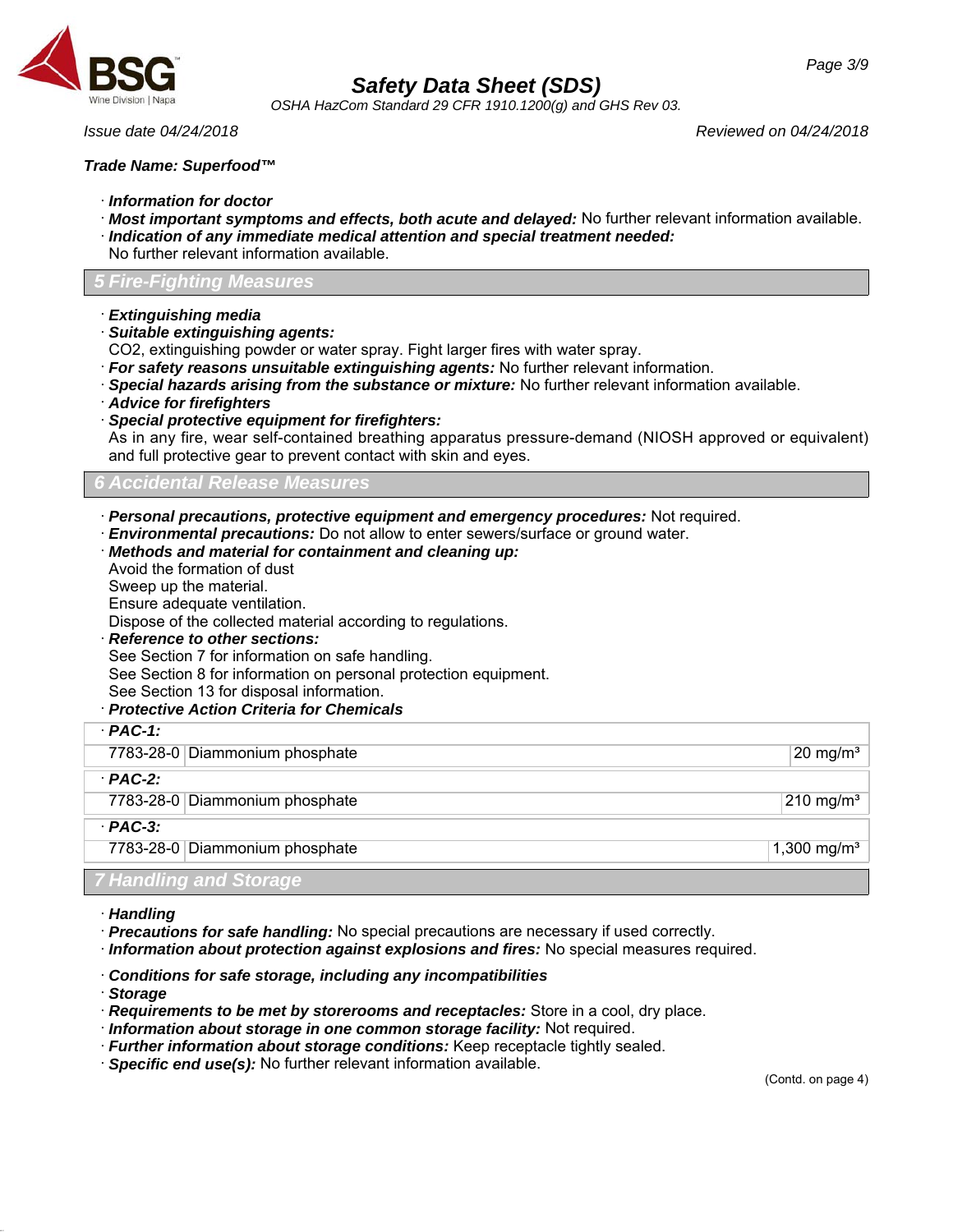

*OSHA HazCom Standard 29 CFR 1910.1200(g) and GHS Rev 03.*

*Issue date 04/24/2018 Reviewed on 04/24/2018*

## *Trade Name: Superfood™*

*8 Exposure Controls/Personal Protection*

- · *Additional information about design of technical systems:* No further data; see section 7.
- · *Control parameters:*
- · *Components with occupational exposure limits:*

The product does not contain any relevant quantities of materials with critical values that have to be monitored at the workplace.

- · *Additional information:* The lists that were valid during the creation of this SDS were used as basis.
- · *Exposure controls:*
- · *Personal protective equipment*
- · *General protective and hygienic measures:*
- Keep away from foodstuffs, beverages and feed.
- Immediately remove all soiled and contaminated clothing and wash before reuse.
- Wash hands before breaks and at the end of work.
- Avoid contact with the eyes and skin.
- · *Breathing equipment:* Not required.
- · *Protection of hands:*



Protective gloves

The glove material has to be impermeable and resistant to the product/ the substance/ the preparation.

Due to missing tests no recommendation to the glove material can be given for the product/ the preparation/ the chemical mixture.

Select glove material based on penetration times, rates of diffusion and degradation.

· *Material of gloves:*

The selection of the suitable gloves does not only depend on the material, but also on further marks of quality and varies from manufacturer to manufacturer. As the product is a preparation of several substances, the resistance of the glove material cannot be calculated in advance and has therefore to be checked prior to the application.

· *Penetration time of glove material:*

The exact break-through time has to be determined and observed by the manufacturer of the protective gloves.

· *Eye protection:*



Safety glasses recommended.

- *9 Physical and Chemical Properties*
- · *Information on basic physical and chemical properties*
- · *General Information*
- · *Appearance:*
- 
- 
- 
- 
- *Form:* Powder *Color:* Beige · *Odour:* Yeasty · **Odor threshold:** Not determined.
- 

46.2.1

*pH-value:* Not applicable.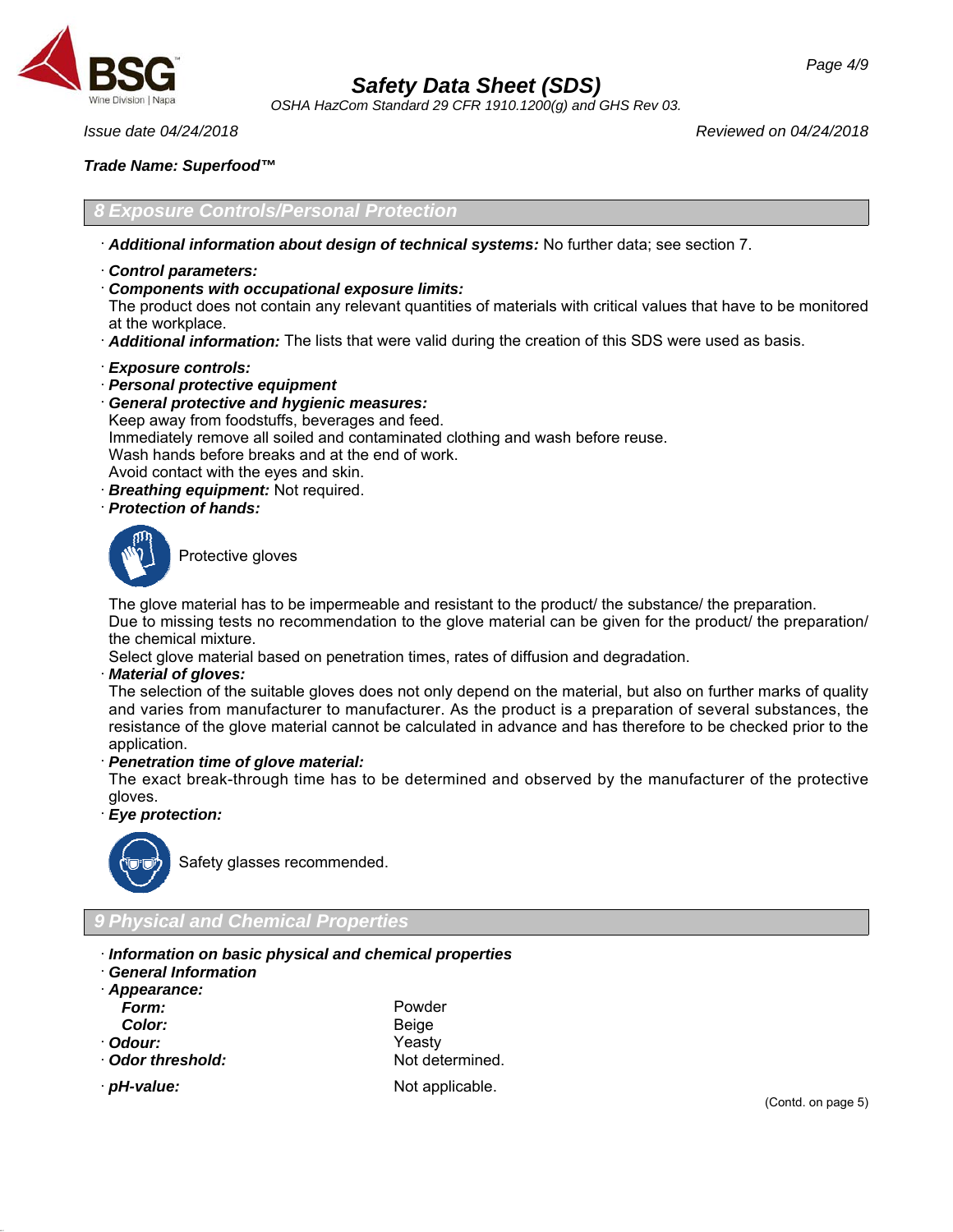

*OSHA HazCom Standard 29 CFR 1910.1200(g) and GHS Rev 03.*

## *Trade Name: Superfood™*

*Issue date 04/24/2018 Reviewed on 04/24/2018*

| Change in condition<br><b>Melting point/Melting range:</b><br><b>Boiling point/Boiling range:</b> | Not determined.<br>Undetermined.                                         |
|---------------------------------------------------------------------------------------------------|--------------------------------------------------------------------------|
| · Flash point:                                                                                    | 100 °C (212 °F)                                                          |
| · Flammability (solid, gaseous):                                                                  | Not determined.                                                          |
| · Ignition temperature:                                                                           | Not applicable                                                           |
| Decomposition temperature:                                                                        | Not determined.                                                          |
| · Auto igniting:                                                                                  | Product is not self-igniting.                                            |
| Danger of explosion:                                                                              | Product does not present an explosion hazard.                            |
| · Explosion limits:<br>Lower:<br><b>Upper:</b>                                                    | Not determined.<br>Not determined.                                       |
| · Vapor pressure:                                                                                 | Not applicable.                                                          |
| · Density:<br>· Relative density:<br>· Vapor density:<br>· Evaporation rate:                      | Not determined.<br>Not determined.<br>Not applicable.<br>Not applicable. |
| · Solubility in / Miscibility with:<br>Water:                                                     | Partly soluble.                                                          |
| · Partition coefficient (n-octanol/water): Not determined.                                        |                                                                          |
| · Viscosity:<br>Dynamic:<br><b>Kinematic:</b>                                                     | Not applicable.<br>Not applicable.                                       |
| · Solvent content:<br><b>VOC content:</b>                                                         | 0.00%                                                                    |
| <b>Solids content:</b><br>Other information:                                                      | 100.0%<br>No further relevant information available.                     |
| 10 Stability and Reactivity                                                                       |                                                                          |

· *Reactivity:* No further relevant information available.

· *Chemical stability:* Stable under normal conditions.

· *Thermal decomposition / conditions to be avoided:* No decomposition if used according to specifications.

· *Possibility of hazardous reactions:* No dangerous reactions known.

· *Conditions to avoid:* No further relevant information available.

· *Incompatible materials:* No further relevant information available.

· *Hazardous decomposition products:* No dangerous decomposition products known.

*11 Toxicological Information*

· *Information on toxicological effects:*

· *Acute toxicity:*

46.2.1

· *LD/LC50 values that are relevant for classification:*

**7783-28-0 Diammonium phosphate**

Oral LD50 >5,000 mg/kg (Rat)

(Contd. on page 6)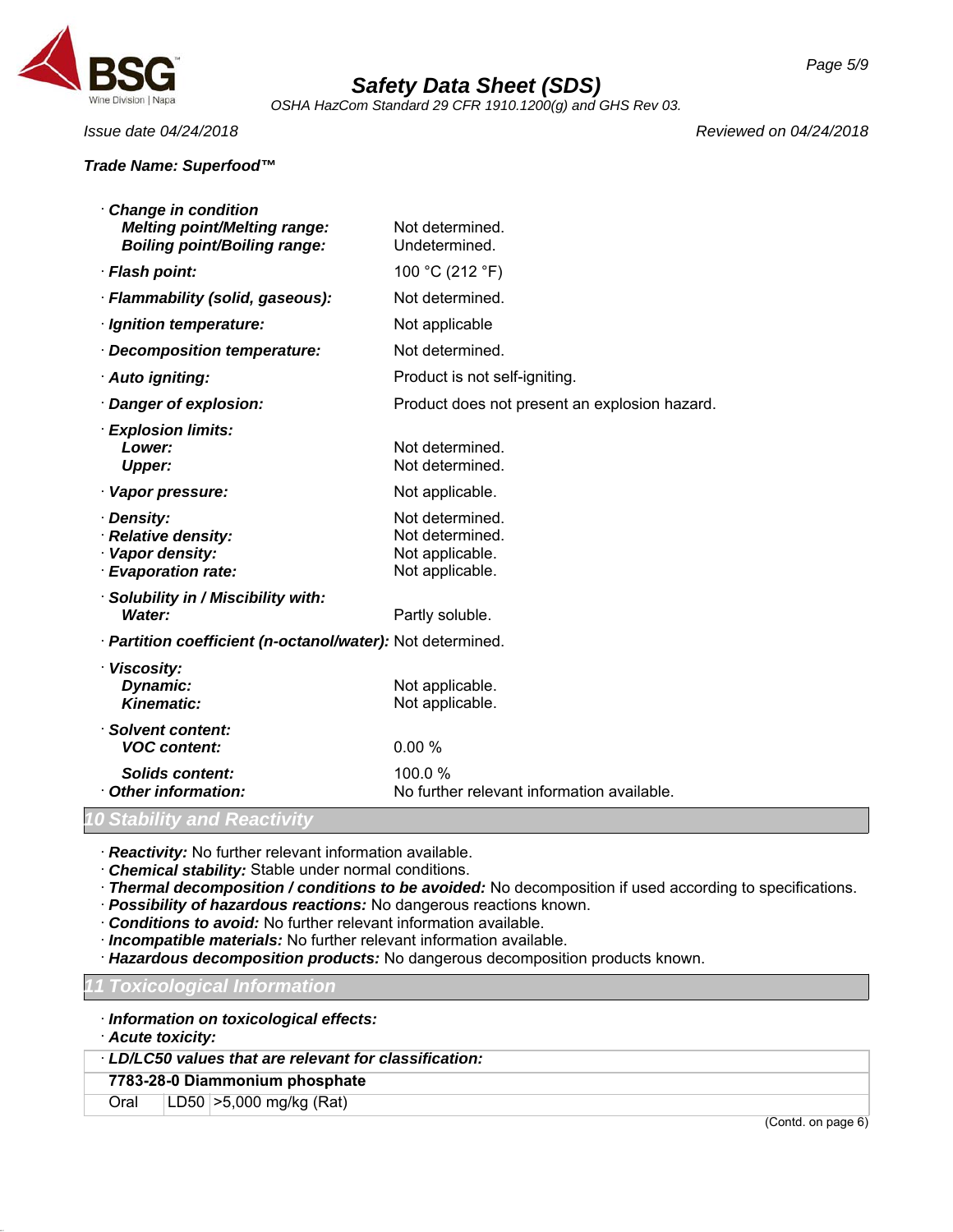

*OSHA HazCom Standard 29 CFR 1910.1200(g) and GHS Rev 03.*

## *Trade Name: Superfood™*

*Issue date 04/24/2018 Reviewed on 04/24/2018*

Dermal LD50 >5,000 mg/kg (Rat)

- · *Primary irritant effect:*
- · *On the skin:* Irritating effect
- · *On the eye:* Irritating effect.
- · *Additional toxicological information:*

The product shows the following dangers according to internally approved calculation methods for preparations:

Irritant

· *Carcinogenic categories:*

· *IARC (International Agency for Research on Cancer):*

None of the ingredients are listed.

· *NTP (National Toxicology Program):*

None of the ingredients are listed.

## · *OSHA-Ca (Occupational Safety & Health Administration):*

None of the ingredients are listed.

## *12 Ecological Information*

### · *Toxicity:*

- · *Aquatic toxicity:* No further relevant information available.
- · *Persistence and degradability:* No further relevant information available.
- · *Behavior in environmental systems:*
- · *Bioaccumulative potential:* No further relevant information available.
- · *Mobility in soil:* No further relevant information available.
- · *Additional ecological information:*
- · *General notes:*

Do not allow undiluted product or product that has not been neutralized to reach ground water, water course or sewage system.

- · *Results of PBT and vPvB assessment:*
- · *PBT:* Not applicable.
- · *vPvB:* Not applicable.
- Other adverse effects: No further relevant information available.

*13 Disposal Considerations*

- · *Waste treatment methods*
- · *Recommendation:*

Observe all federal, state and local environmental regulations when disposing of this material.

- · *Uncleaned packagings*
- · *Recommendation:* Disposal must be made according to official regulations.

## *14 Transport Information*

46.2.1

| · UN-Number:<br>· DOT, ADR/ADN, ADN, IMDG, IATA<br>· UN proper shipping name:<br>· DOT, ADR/ADN, ADN, IMDG, IATA<br>Transport hazard class(es): | Non-Regulated Material<br>Non-Regulated Material |
|-------------------------------------------------------------------------------------------------------------------------------------------------|--------------------------------------------------|
| · DOT, ADR/ADN, ADN, IMDG, IATA<br>· Class:                                                                                                     | Non-Regulated Material                           |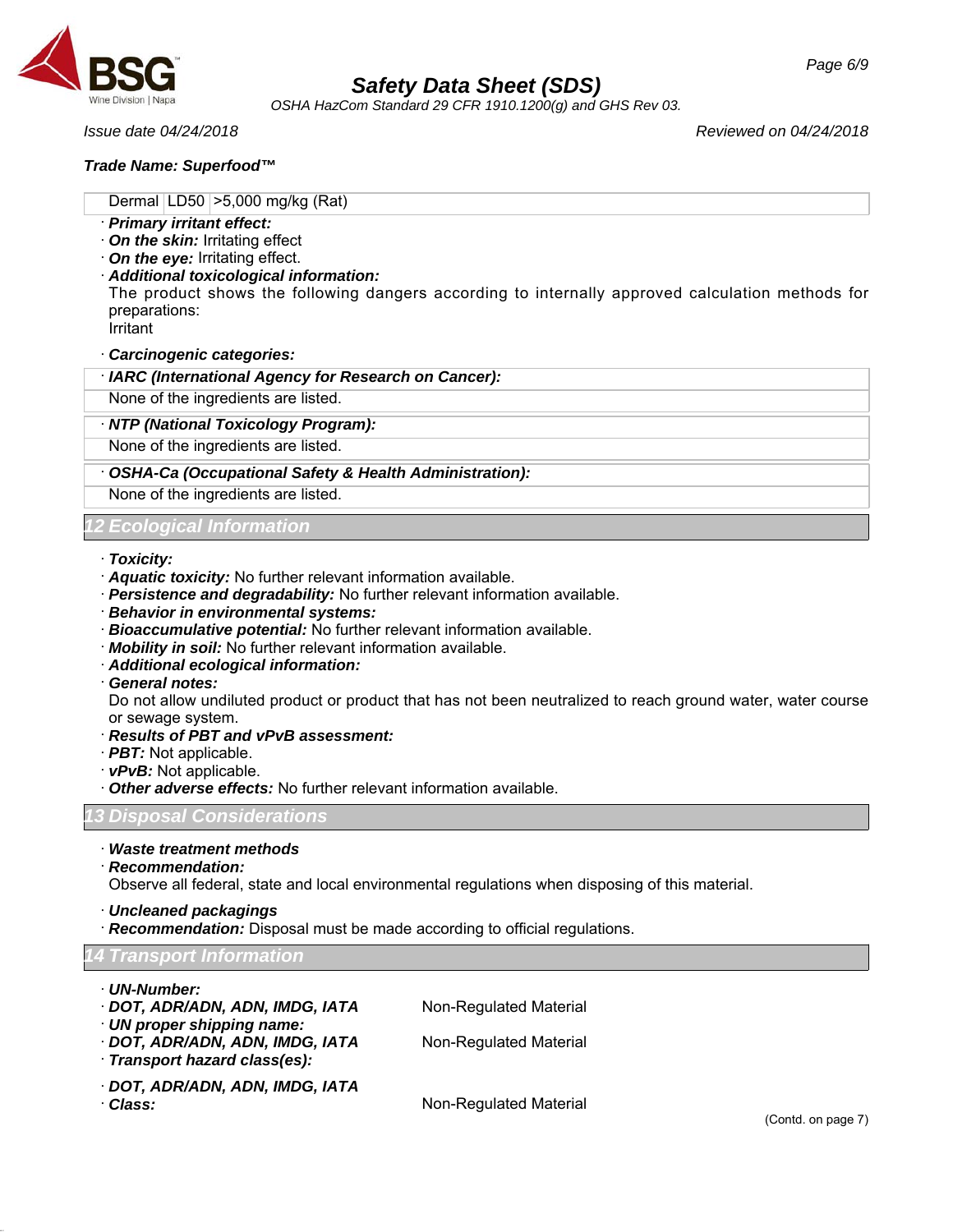

46.2.1

## *Safety Data Sheet (SDS)*

*Page 7/9*

*OSHA HazCom Standard 29 CFR 1910.1200(g) and GHS Rev 03.*

*Issue date 04/24/2018 Reviewed on 04/24/2018*

## *Trade Name: Superfood™*

| · Packing group:   | DOT, ADR/ADN, IMDG, IATA<br><b>Environmental hazards:</b><br><b>Special precautions for user:</b><br>Transport in bulk according to Annex II of | Non-Regulated Material<br>Not applicable.<br>Not applicable.                                            |
|--------------------|-------------------------------------------------------------------------------------------------------------------------------------------------|---------------------------------------------------------------------------------------------------------|
|                    | <b>MARPOL73/78 and the IBC Code:</b>                                                                                                            | Not applicable.                                                                                         |
|                    | · UN "Model Regulation":                                                                                                                        | Non-Regulated Material                                                                                  |
|                    | <b>5 Regulatory Information</b>                                                                                                                 |                                                                                                         |
|                    | <b>SARA (Superfund Amendments and Reauthorization):</b>                                                                                         | $\cdot$ Safety, health and environmental regulations/legislation specific for the substance or mixture: |
|                    | · Section 355 (extremely hazardous substances):                                                                                                 |                                                                                                         |
|                    | None of the ingredients are listed.                                                                                                             |                                                                                                         |
|                    | · Section 313 (Specific toxic chemical listings):                                                                                               |                                                                                                         |
|                    | None of the ingredients are listed.                                                                                                             |                                                                                                         |
|                    | TSCA (Toxic Substances Control Act):                                                                                                            |                                                                                                         |
|                    | 7783-28-0 Diammonium phosphate                                                                                                                  |                                                                                                         |
| 8013-01-2 Yeast    |                                                                                                                                                 |                                                                                                         |
|                    | 67-03-8 Thiamine                                                                                                                                |                                                                                                         |
|                    | 137-08-6 Calcium pantothenate, D-form                                                                                                           |                                                                                                         |
|                    | 87-89-8 myo-inositol                                                                                                                            |                                                                                                         |
|                    | 58-56-0 Pyridoxine hydrochloride                                                                                                                |                                                                                                         |
| 58-85-5 biotin     |                                                                                                                                                 |                                                                                                         |
|                    | TSCA new (21st Century Act) (Substances not listed)                                                                                             |                                                                                                         |
| <b>Yeast Hulls</b> |                                                                                                                                                 |                                                                                                         |
|                    | · California Proposition 65:                                                                                                                    |                                                                                                         |
|                    | Chemicals known to cause cancer:                                                                                                                |                                                                                                         |
|                    | None of the ingredients are listed.                                                                                                             |                                                                                                         |
|                    | Chemicals known to cause reproductive toxicity for females:                                                                                     |                                                                                                         |
|                    | None of the ingredients are listed.                                                                                                             |                                                                                                         |
|                    | Chemicals known to cause reproductive toxicity for males:                                                                                       |                                                                                                         |
|                    | None of the ingredients are listed.                                                                                                             |                                                                                                         |
|                    | Chemicals known to cause developmental toxicity:                                                                                                |                                                                                                         |
|                    | None of the ingredients are listed.                                                                                                             |                                                                                                         |
|                    | · New Jersey Right-to-Know List:                                                                                                                |                                                                                                         |
|                    | None of the ingredients are listed.                                                                                                             |                                                                                                         |
|                    | · New Jersey Special Hazardous Substance List:                                                                                                  |                                                                                                         |
|                    | None of the ingredients are listed.                                                                                                             |                                                                                                         |
|                    | · Pennsylvania Right-to-Know List:                                                                                                              |                                                                                                         |
|                    | None of the ingredients are listed.                                                                                                             |                                                                                                         |
|                    |                                                                                                                                                 |                                                                                                         |
|                    | · Pennsylvania Special Hazardous Substance List:<br>None of the ingredients are listed.                                                         |                                                                                                         |
|                    |                                                                                                                                                 |                                                                                                         |

(Contd. on page 8)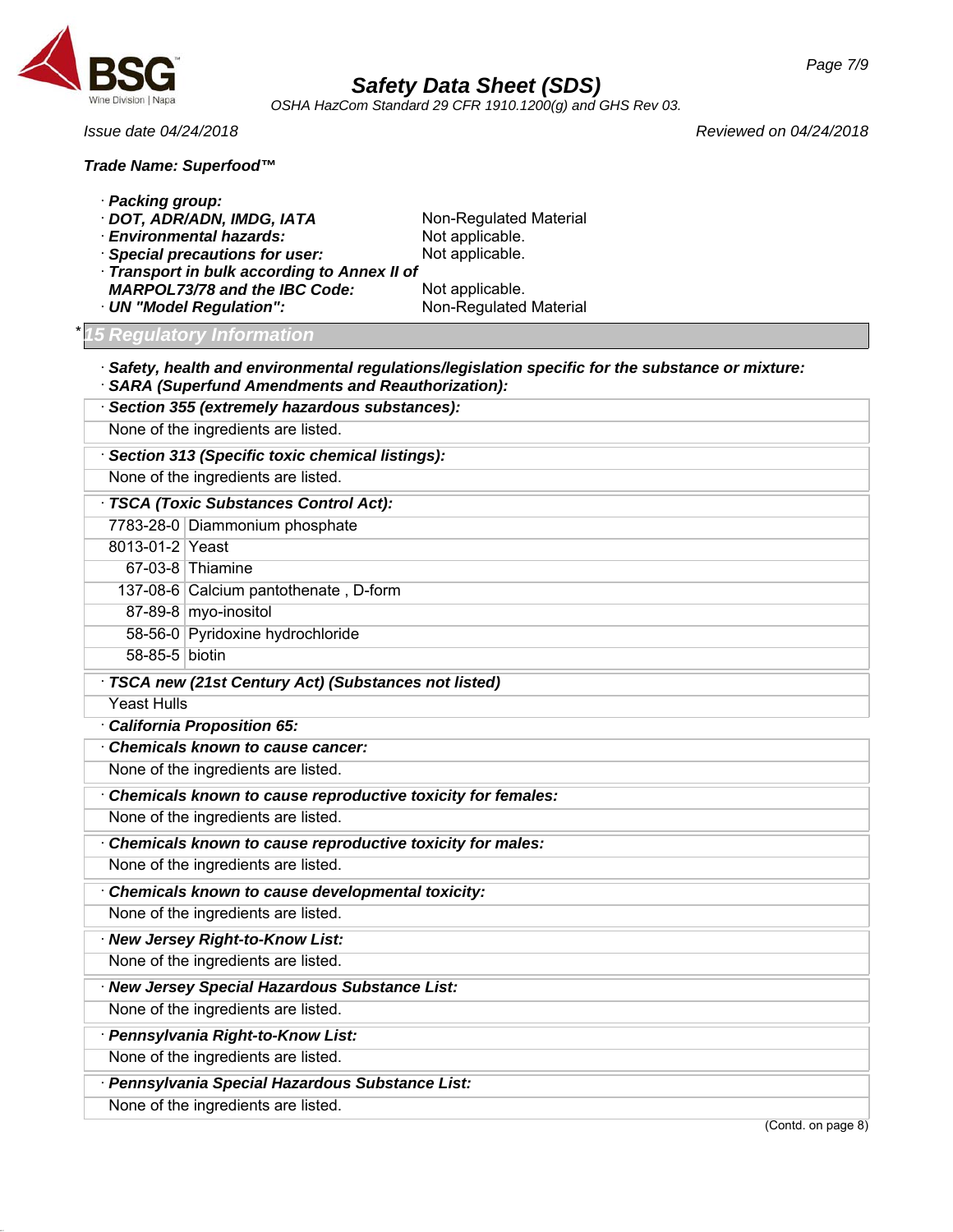

*OSHA HazCom Standard 29 CFR 1910.1200(g) and GHS Rev 03.*

*Issue date 04/24/2018 Reviewed on 04/24/2018*

## *Trade Name: Superfood™*

## · *Carcinogenic categories:*

· *EPA (Environmental Protection Agency):*

None of the ingredients are listed.

## · *TLV (Threshold Limit Value established by ACGIH):*

None of the ingredients are listed.

· *NIOSH-Ca (National Institute for Occupational Safety and Health):*

None of the ingredients are listed.

## · *GHS label elements*

The product is classified and labeled according to the Globally Harmonized System (GHS). · *Hazard pictograms:*



· *Signal word:* Warning

· *Hazard-determining components of labeling:* Yeast Hulls

### · *Hazard statements:*

H315+H320 Causes skin and eye irritation.

H335 May cause respiratory irritation.

May form combustible dust concentrations in air.

## · *Precautionary statements:*

| <b>FICLAUDIALY SUBSITIONS.</b> |                                                                                                        |
|--------------------------------|--------------------------------------------------------------------------------------------------------|
| P <sub>261</sub>               | Avoid breathing dust/fume/gas/mist/vapors/spray.                                                       |
| P <sub>264</sub>               | Wash thoroughly after handling.                                                                        |
| P <sub>280</sub>               | Wear protective gloves/protective clothing/eye protection/face protection.                             |
| P302+P352                      | If on skin: Wash with plenty of water.                                                                 |
| P304+P340                      | IF INHALED: Remove person to fresh air and keep comfortable for breathing.                             |
|                                | P305+P351+P338 If in eyes: Rinse cautiously with water for several minutes. Remove contact lenses, if  |
|                                | present and easy to do. Continue rinsing.                                                              |
| P312                           | Call a poison center/doctor if you feel unwell.                                                        |
| P321                           | Specific treatment (see supplementary first aid instructions on this Safety Data Sheet).               |
| P332+P313                      | If skin irritation occurs: Get medical advice/attention.                                               |
| P337+P313                      | If eye irritation persists: Get medical advice/attention.                                              |
| P402+P404                      | Store in a dry place. Store in a closed container.                                                     |
| P <sub>501</sub>               | Dispose of contents/container in accordance with local/regional/national/international<br>regulations. |

## · *National regulations:*

None of the ingredients are listed.

· *Chemical safety assessment:* A Chemical Safety Assessment has not been carried out.

*16 Other Information*

46.2.1

The information and recommendations in this safety data sheet are, to the best of our knowledge, accurate as of the date of issue. Nothing herein shall be deemed to create warranty, expressed or implied, and shall not establish a legally valid contractual relationship. It is the responsibility of the user to determine applicability of this information and the suitability of the material or product for any particular purpose.

· *Date of preparation / last revision:* 04/24/2018 / 4